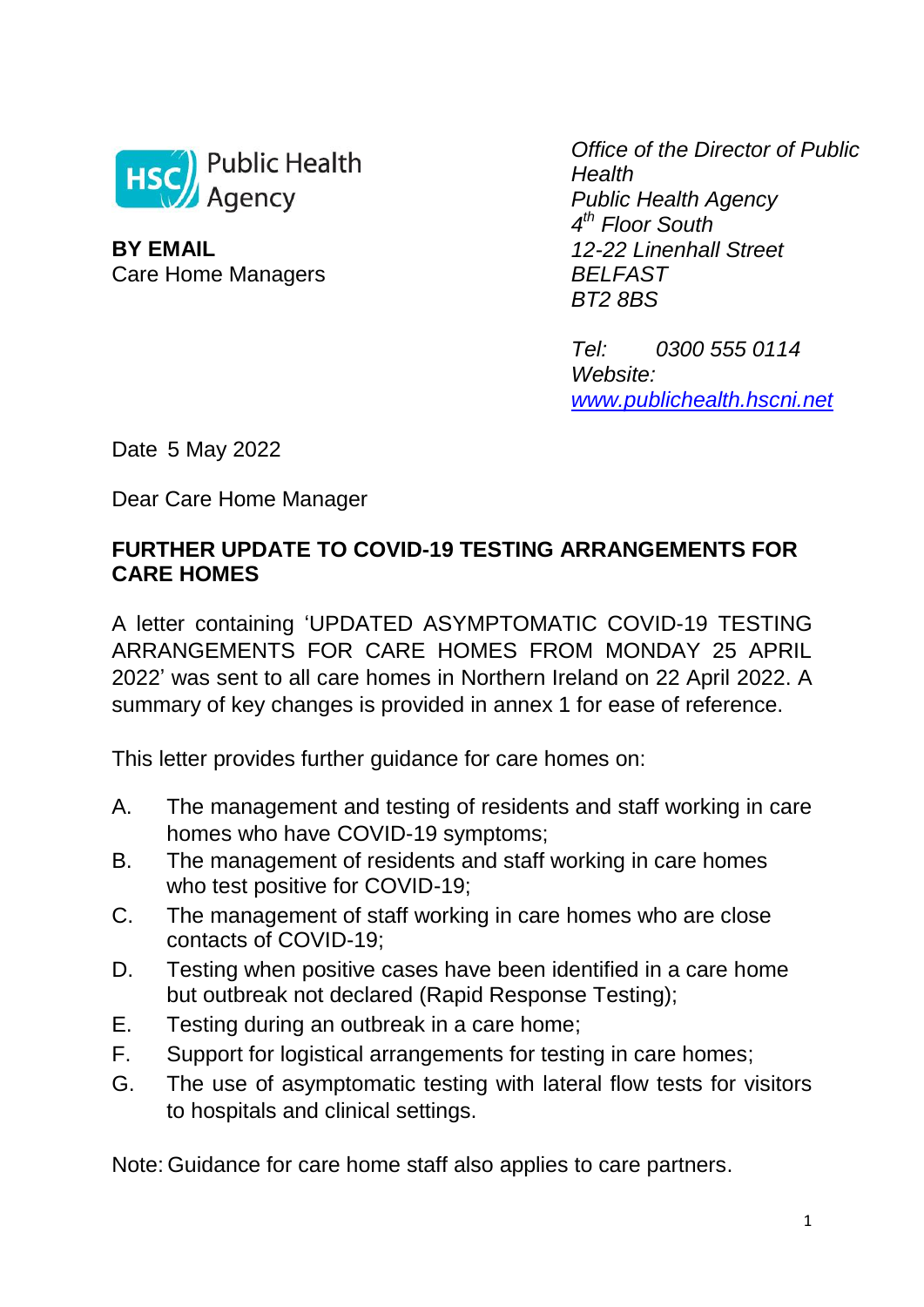# **A. The management of residents and staff working in care homes who have COVID-19 symptoms**

- 1. The three main symptoms of COVID identified throughout the pandemic are cough, temperature and loss of smell and taste. These symptoms are often not present in care home residents therefore care home staff should continue to have a low threshold for suspecting COVID-19 in any resident who appears unwell.
- 2. Residents with symptoms suggestive of COVID-19 should isolate and take a PCR and a lateral flow device (LFD) test immediately. **This guidance supersedes that issued on 22 April 2022.** If either test is positive the resident should isolate in line with current guidance (paragraph 4).

If the LFD test is negative, continue to isolate and await PCR result. If PCR test is also negative, there is no need to isolate unless a strong suspicion remains that the individual could be COVID-19 positive. In such cases a second PCR should be sought. If this is also negative, a clinical assessment by the resident's GP should be sought to determine any potential alternative diagnoses. If clinician feels COVID-19 is likely despite negative PCR tests, then treat as COVID-19 positive. Otherwise manage as per alternative diagnosis.

3. Staff members who have COVID-19 symptoms should take a lateral flow test at the onset of symptoms (day 0) and take a further LFD test 48 hours later (day 2) if the first test is negative. A PCR test is no longer required. If symptoms begin at home (off-duty), they should not attend work while awaiting both lateral flow test results. If symptoms begin at work, they should inform their line manager and return home as soon as possible.

#### **B. The management of residents and staff working in care homes who test positive for COVID-19**

- 4. Residents who test positive for COVID-19 can leave self-isolation from day 6 provided they:
	- o have completed 5 full days of isolation;
	- o are apyrexic for past 48 hours;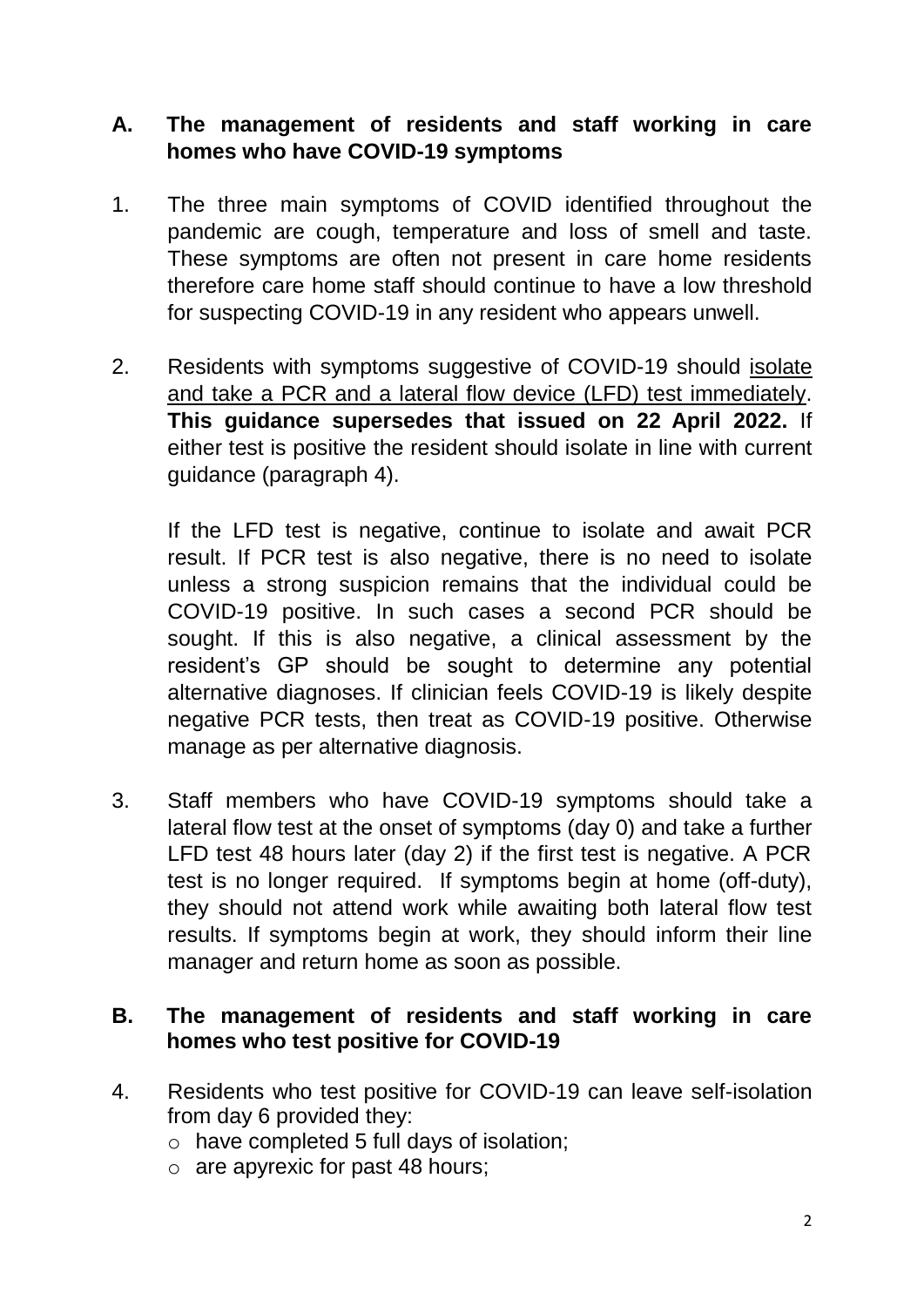- o have a negative LFD result on day 5 and another negative LFD 24 hours later on day 6;
- o If either of the day 5 or 6 tests are positive, LFD tests should continue to be completed every 24 hours up to day 10. Isolation may be discontinued once 2 successive tests are negative or the full period of isolation has been completed (i.e. 10 days);
- o If testing is not feasible for the resident, they should isolate for 10 days
- o Residents who are immunocompromised are normally required to isolate for 14 days. [https://www.gov.uk/government/publications/covid-19-guidance-for](https://www.gov.uk/government/publications/covid-19-guidance-for-people-whose-immune-system-means-they-are-at-higher-risk)[people-whose-immune-system-means-they-are-at-higher-risk](https://www.gov.uk/government/publications/covid-19-guidance-for-people-whose-immune-system-means-they-are-at-higher-risk)
- 5. Guidance below (paragraphs 6-15) for care home staff who test positive for COVID-19 supersedes testing and isolation guidance issued on  $24<sup>th</sup>$  January.
- 6. Care home staff who test positive can leave self-isolation and return to work on day 6 after completing 5 full days of isolation providing the following requirements are met (paragraph 7-13):
- 7. The staff member should have a negative LFD test on day 5 and 24 hours later on day 6 after the date that symptoms started or the date of their initial positive test, whichever is the sooner;
- 8. If the staff member following return to work has a positive LFD test result between day 6 and 10 they must isolate and should not attend work. Staff should only end their self-isolation following 2 consecutive negative LFD tests (which should be taken at least 24 hours apart);
- 9. They should not have a temperature and should be medically fit.
- 10. They should continue to undertake daily LFD tests until day 10 (if working with residents whose [immune system means that they](https://www.gov.uk/government/publications/covid-19-guidance-for-people-whose-immune-system-means-they-are-at-higher-risk/covid-19-guidance-for-people-whose-immune-system-means-they-are-at-higher-risk)  [may be at higher risk of serious illness despite vaccination](https://www.gov.uk/government/publications/covid-19-guidance-for-people-whose-immune-system-means-they-are-at-higher-risk/covid-19-guidance-for-people-whose-immune-system-means-they-are-at-higher-risk)
- 11. On days the staff member is working, the LFD test should be taken prior to beginning their shift, as close as possible to the start time.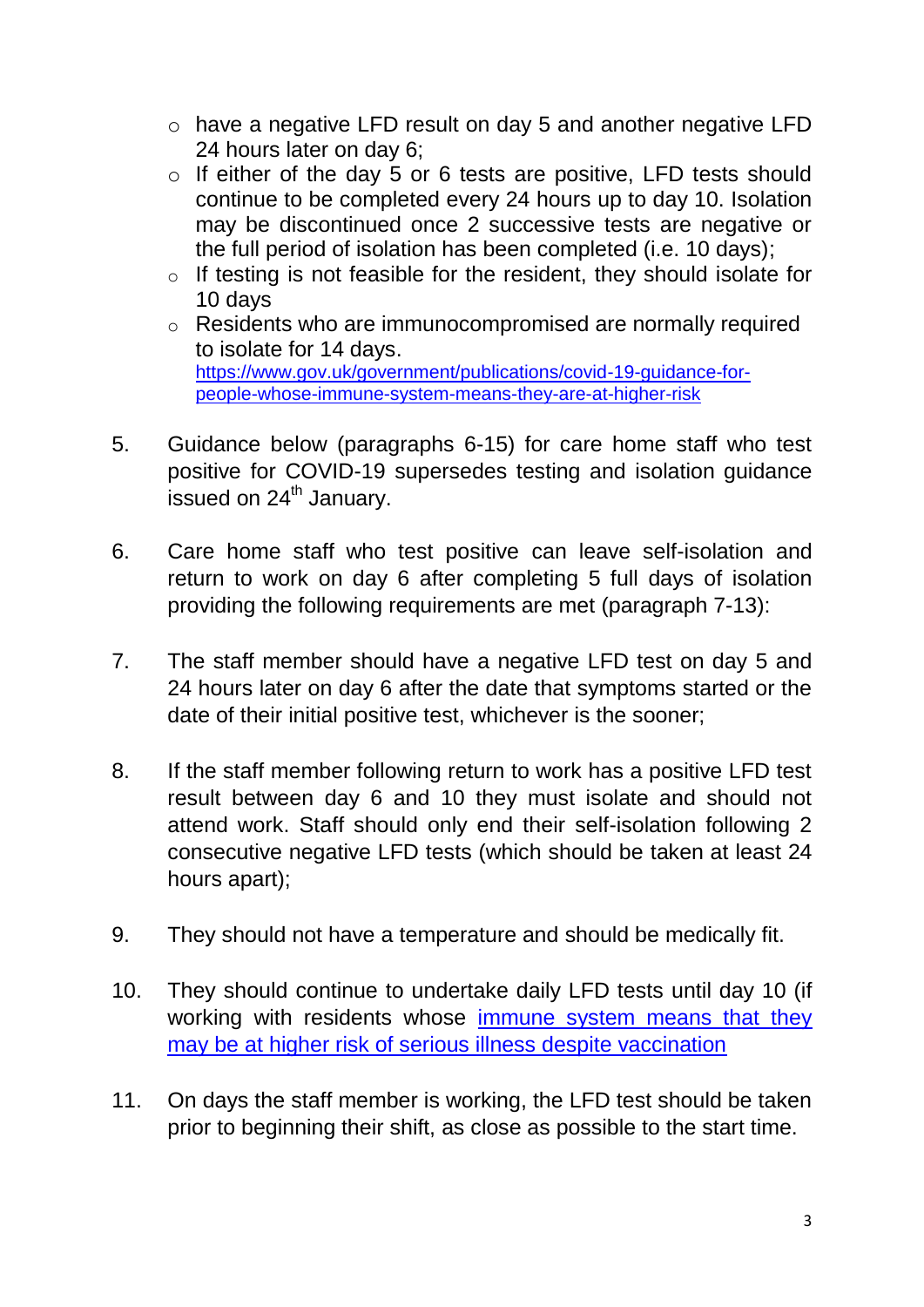- 12. The staff member must continue to comply with all relevant infection control precautions throughout the day.
- 13. If the staff member works with the most clinically vulnerable residents (as determined by the care home), a risk assessment should be undertaken, and consideration given to redeployment of the returning staff member for the remainder of the original 10 day isolation period.
- 14. The likelihood of a positive LFD in the absence of symptoms after 10 days is low. Staff members who test positive at day 10 should take a daily LFD test on days  $11 - 14$  until they get a single negative result. After day 10 they can return to work immediately following a single negative result. If the staff member works [with](https://www.gov.uk/government/publications/covid-19-guidance-for-people-whose-immune-system-means-they-are-at-higher-risk/covid-19-guidance-for-people-whose-immune-system-means-they-are-at-higher-risk)  [patients whose immune system means that they are at higher risk](https://www.gov.uk/government/publications/covid-19-guidance-for-people-whose-immune-system-means-they-are-at-higher-risk/covid-19-guidance-for-people-whose-immune-system-means-they-are-at-higher-risk)  [of serious illness despite vaccination,](https://www.gov.uk/government/publications/covid-19-guidance-for-people-whose-immune-system-means-they-are-at-higher-risk/covid-19-guidance-for-people-whose-immune-system-means-they-are-at-higher-risk) a risk assessment should be undertaken.
- 15. The likelihood of a person who is well and not immunocompromised, being infectious after 14 days is very low. If the staff member's LFD test result is still positive on the 14th day, they can stop testing and return to work on day 15. [If the staff](file://hscni.net/PHA/Public%20Health/CemachII/COVID%2019/Nursing_residential%20homes/Testing/Testing%20update%20for%20ASC%20April%202022/The%20likelihood%20of%20a%20person%20who%20is%20well%20and%20not%20immunocompromised,%20being%20infectious%20after%2014%20days%20is%20very%20low.%20If%20the%20staff%20member’s%20LFD%20test%20result%20is%20still%20positive%20on%20the%2014th%20day,%20they%20can%20stop%20testing%20and%20return%20to%20work%20on%20day%2015.%20If%20the%20staff%20member%20works%20with%20patients%20whose%20immune%20system%20means%20that%20they%20are%20at%20higher%20risk%20of%20serious%20illness%20despite%20vaccination,%20a%20risk%20assessment%20should%20be%20undertaken.)  [member works with patients whose immune system means that](file://hscni.net/PHA/Public%20Health/CemachII/COVID%2019/Nursing_residential%20homes/Testing/Testing%20update%20for%20ASC%20April%202022/The%20likelihood%20of%20a%20person%20who%20is%20well%20and%20not%20immunocompromised,%20being%20infectious%20after%2014%20days%20is%20very%20low.%20If%20the%20staff%20member’s%20LFD%20test%20result%20is%20still%20positive%20on%20the%2014th%20day,%20they%20can%20stop%20testing%20and%20return%20to%20work%20on%20day%2015.%20If%20the%20staff%20member%20works%20with%20patients%20whose%20immune%20system%20means%20that%20they%20are%20at%20higher%20risk%20of%20serious%20illness%20despite%20vaccination,%20a%20risk%20assessment%20should%20be%20undertaken.)  [they are at higher risk of serious illness despite vaccination,](file://hscni.net/PHA/Public%20Health/CemachII/COVID%2019/Nursing_residential%20homes/Testing/Testing%20update%20for%20ASC%20April%202022/The%20likelihood%20of%20a%20person%20who%20is%20well%20and%20not%20immunocompromised,%20being%20infectious%20after%2014%20days%20is%20very%20low.%20If%20the%20staff%20member’s%20LFD%20test%20result%20is%20still%20positive%20on%20the%2014th%20day,%20they%20can%20stop%20testing%20and%20return%20to%20work%20on%20day%2015.%20If%20the%20staff%20member%20works%20with%20patients%20whose%20immune%20system%20means%20that%20they%20are%20at%20higher%20risk%20of%20serious%20illness%20despite%20vaccination,%20a%20risk%20assessment%20should%20be%20undertaken.) a risk assessment should be undertaken.
- 16. All positive COVID-19 tests should continue to be notified to the PHA Health Protection Duty Room (HPDR) at [PHA.DutyRoom@hscni.net](mailto:PHA.DutyRoom@hscni.net)
- 17. Please also remember to ensure that any positive LFD test results are registered at [Report a COVID-19 rapid lateral flow test result -](https://www.gov.uk/report-covid19-result) [GOV.UK \(www.gov.uk\),](https://www.gov.uk/report-covid19-result) in order for anyone eligible for antiviral treatment to be identified.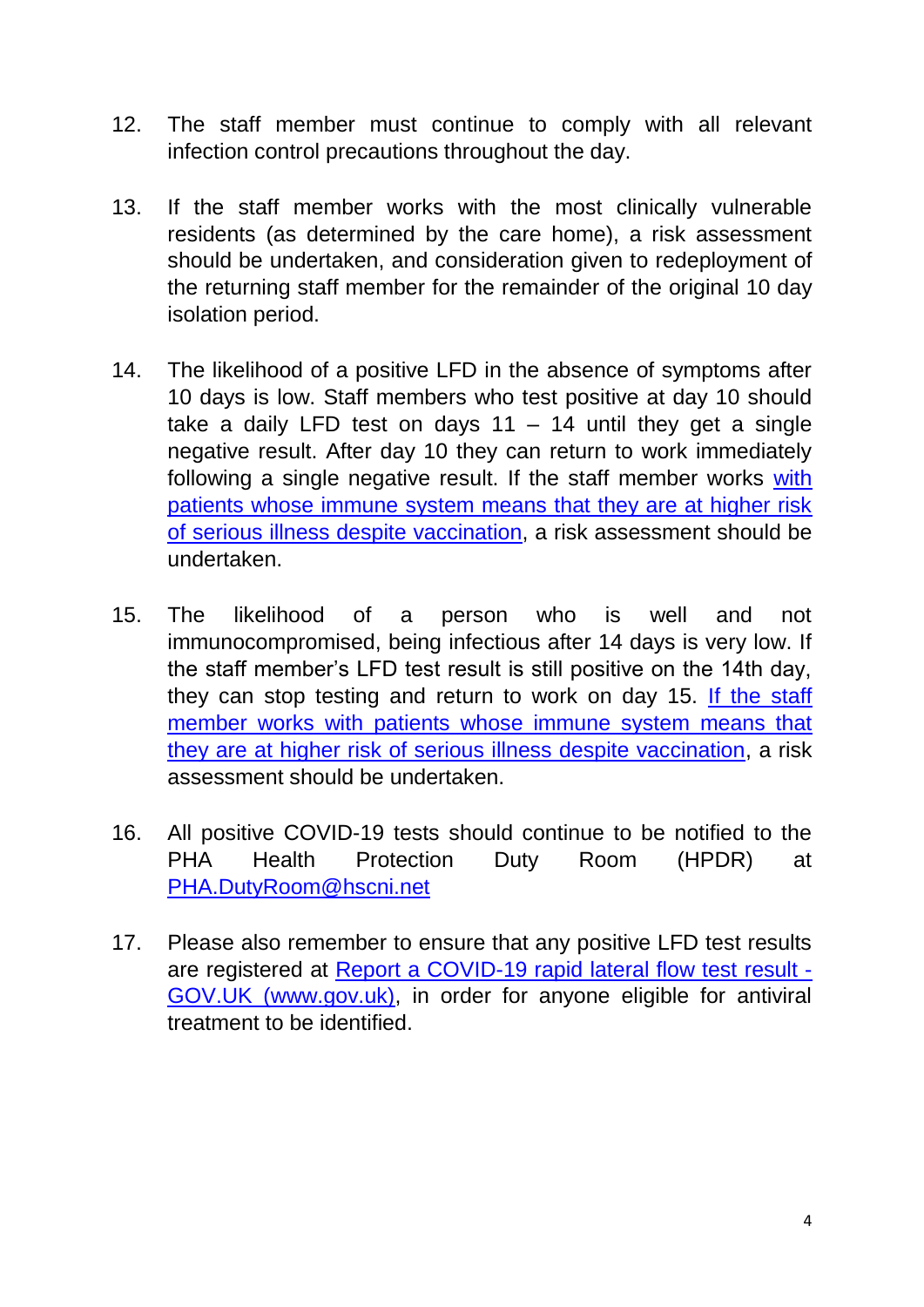# **C. The management of staff working in care homes who are close contacts of COVID-19**

- 18. This guidance supersedes all previous guidance on the management of care home workers who are close contacts of COVID-19.
- 19. Contact tracing of community close contacts ceased on 22 April 2022. Since 22 April, contact tracing has focused on providing appropriate public advice and guidance to positive cases and their household members. People who live in the same household as someone with COVID-19 or who have stayed overnight in the same house as the case are at the highest risk of becoming infected.
- 20. Care home staff who are a household or overnight contact of a case of COVID-19 and **who have direct contact with residents,**  are advised to take additional steps before and during their return to the workplace. This guidance applies to both vaccinated and unvaccinated staff.
- 21. Care home staff who are a household or overnight contact should take an LFD test as soon as possible after being identified as a household or overnight contact. If this is negative and they do not have any symptoms they should speak to their care home manager who should undertake a risk assessment before they return to work. They should then re-commence twice weekly regular testing 48 hours after the negative LFD referenced above. This means they should take a total of **three LFD tests in the 7 day period following identification as a household or overnight contact**. If they develop symptoms they should isolate and take an LFD test.
- 22. Whilst they are attending work, staff must continue to comply rigorously with all relevant infection control precautions.

*Note: Guidance on the management of residents who are close contacts of COVID-19 will be issued separately*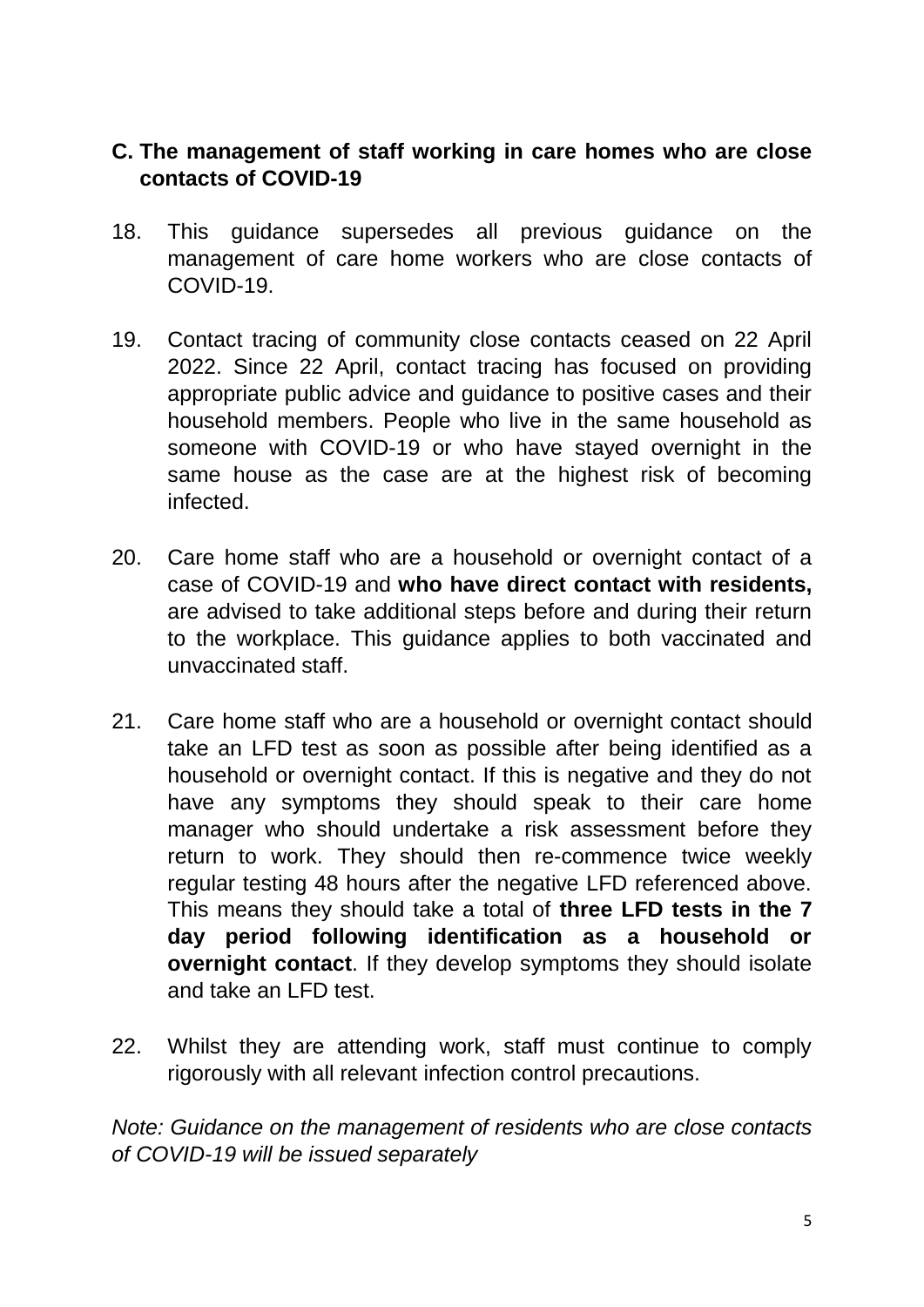# **D. Testing for Positive Cases in Care Home but outbreak not declared (Rapid Response Testing)**

- 23. If one or more positive cases (staff or resident) are found in a care home contact the HPDR who will support a risk assessment.
- 24. If the cases are not linked to transmission in the care home and an outbreak is NOT declared, then all staff on duty should be asked to take a LFD test every day for the next 5 days.
- 25. The 5 day testing period aims to identify any other positive cases in the care home and should commence once the first positive case has been identified. The test period does not normally need to be extended if no further positives are found within the 5 days. Routine twice weekly asymptomatic staff testing should continue. If further cases are identified during the 5 days, discuss with the HPDR.
- 26. Only the staff working in the setting over the rapid response testing period need to be tested; those not working during this period do not need to be tested. You should not bring people into work to get tested on their non-working days.

# **E. Testing during an outbreak in a care home**

- 27. An outbreak consists of 2, or more, positive (or clinically suspected) linked cases (staff or residents) of COVID-19 that occur in the care home within a 14-day period.
- Testing asymptomatic staff and residents in an outbreak scenario
- 28. If the HPDR declares an outbreak, all asymptomatic staff and residents should take an LFD test **AND** a PCR test on day 0 of the outbreak and another LFD test and PCR test between days 4 and 7 (Whole Home Testing – WHT).
- 29. The LFD testing will allow care homes to identify and isolate infectious cases immediately whilst awaiting PCR results, therefore reducing the risk of the virus spreading. Both tests are needed because in the early stages of an outbreak, only a small proportion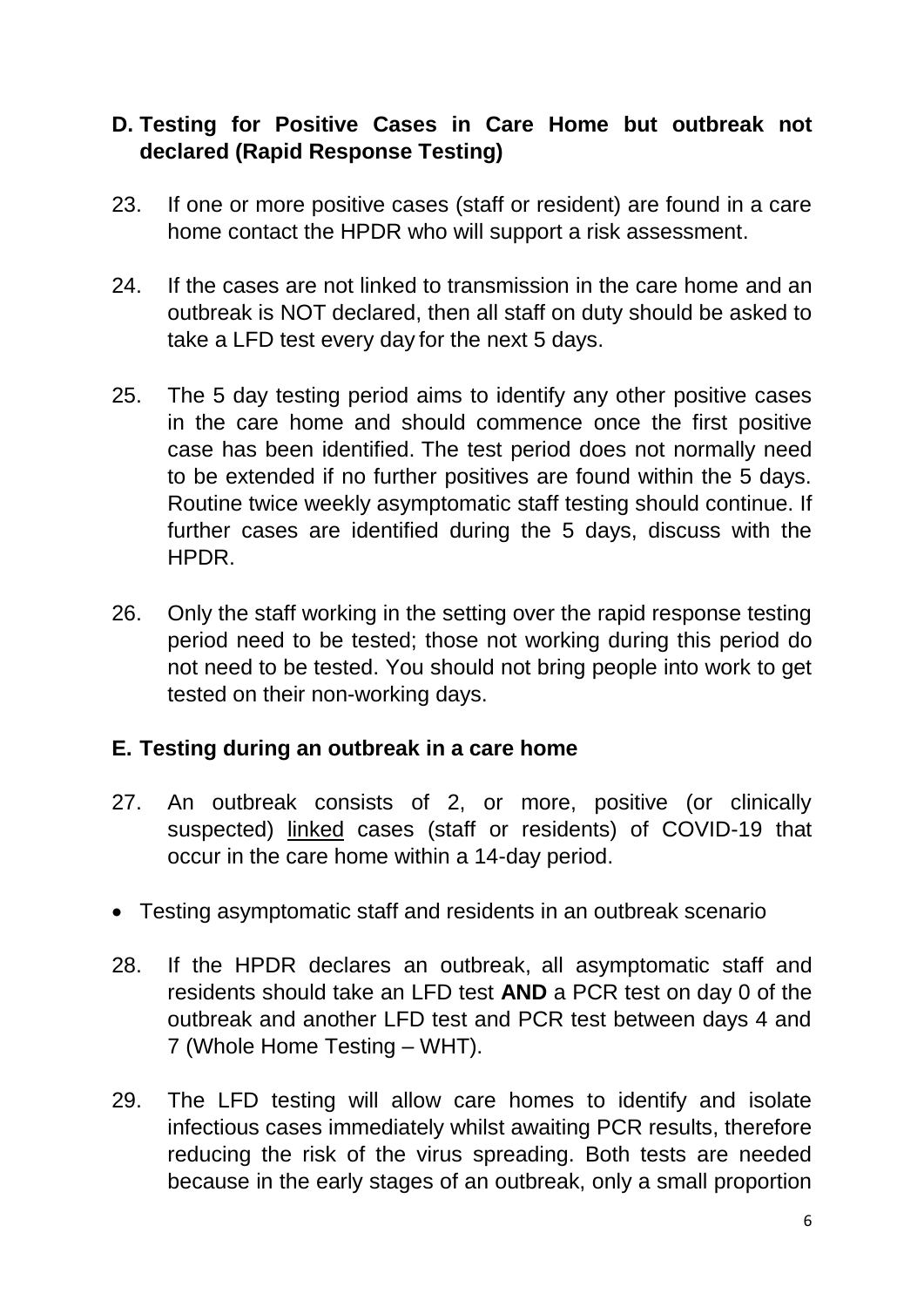of individuals are likely to be positive among asymptomatic residents and staff.

- Testing symptomatic staff and residents in an outbreak scenario
- 30. If any staff or residents have symptoms at any stage, symptomatic testing guidance should be followed as per section A.
- 31. In addition to the outbreak testing scenarios above, all staff on duty should take a LFD test prior to starting their shift for 5 days from day 0 of when the outbreak was declared.
- 32. After the first week of outbreak testing has been completed, staff should continue regular twice-weekly asymptomatic LFD testing.
- 33. Once there have been at least 10 days with no new COVID-19 cases or newly symptomatic individuals linked to the outbreak, a round of whole home testing (WHT) should be undertaken. All staff and residents (who have not tested positive in the last 90 days) should be tested with a PCR test, no earlier than 10 days after the last resident or staff member had a positive test result or showed COVID-19 symptoms.
- 34. If there are no positive PCR results from the WHT, the HPDR will advise that terminal cleaning can commence.
- 35. If there are further positive results from the WHT, then the HPDR will advise that outbreak restrictions should continue. A further round of WHT will be required again no earlier than 10 days after the last resident or staff member had a positive test result or showed COVID-19 symptoms before the outbreak can be closed.

#### **F. Support for logistical arrangements for testing in care homes;**

#### **Asymptomatic testing using LFDs where no outbreak declared**

36. Care Homes should continue to use the Salesforce channel to place orders for LFD test kits to support asymptomatic testing.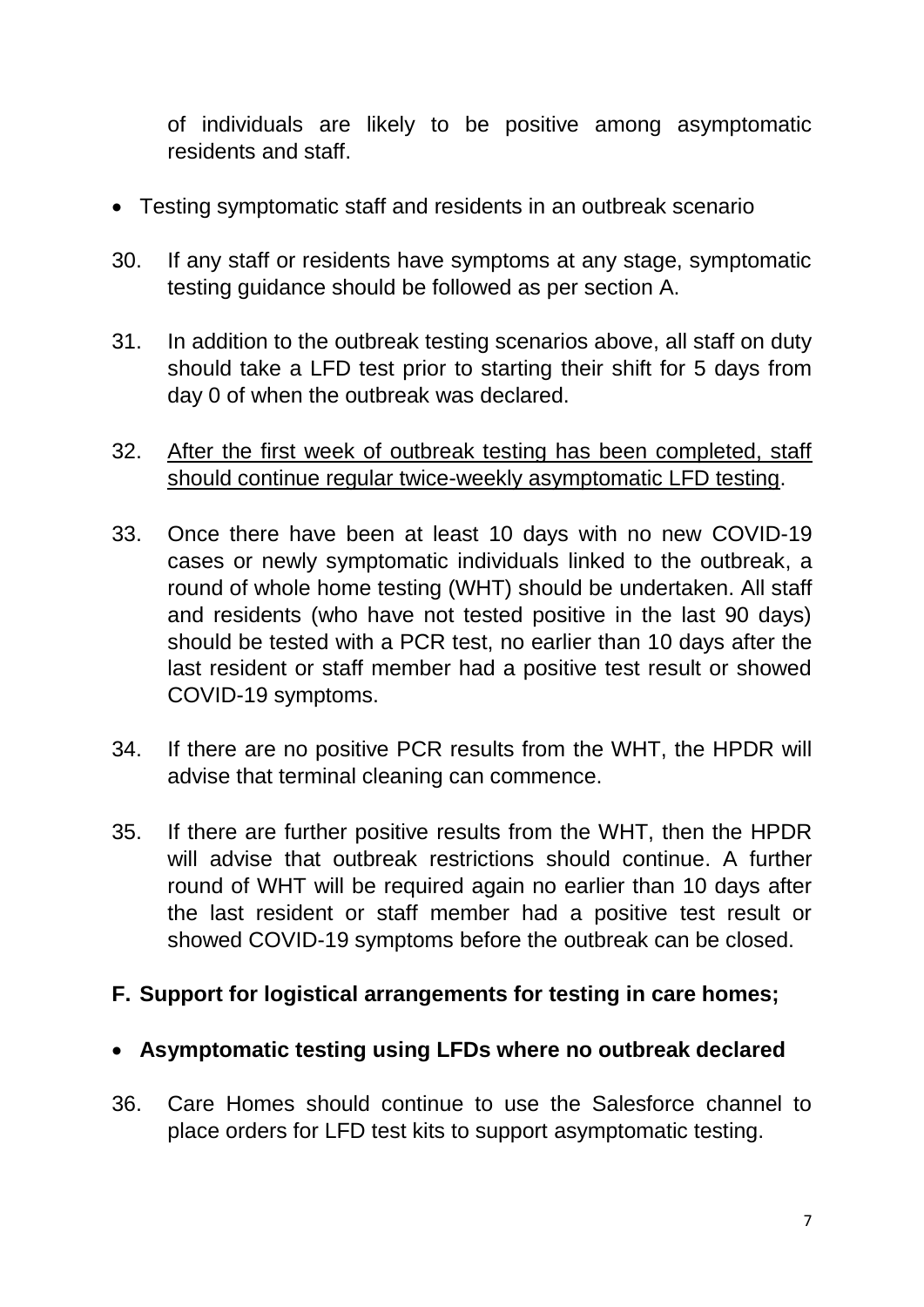- 37. The type of LFD test kit issued may vary depending on available supplies and regional procurement. Salesforce will dispatch new test kits without the need for care homes to order these specifically. Care should be taken to ensure instructions for use are followed which may vary between LFD tests.
- 38. Care homes should continue to use the LFD test kits that they have within expiry dates.

## **Symptomatic testing using PCR where no outbreak declared**

39. PCR testing (for symptomatic residents whose LFD tests are negative) to remain in Pillar 1.

#### **Outbreak declared**

- 40. Outbreak testing for care homes will move from Pillar 1 to Pillar 2.
- 41. Arrangements are underway to ensure all care homes can order and maintain sufficient stocks of PCR and LFD test kits to undertake whole home testing in the event of an COVID-19 outbreak.
- 42. In the interim, any care home that does not have sufficient stocks of PCR test kits to enable them to initiate whole home testing should contact 119 to seek an emergency supply.
- 43. Care homes should also book couriers via 119.
- 44. Please note that post box return is not available at bank holiday or weekends.
- 45. All questions related to testing logistics should be directed to [119](mailto:Trudy.Brown@hscni.net) in the first instance.

## **G. The use of asymptomatic testing with lateral flow tests for visitors**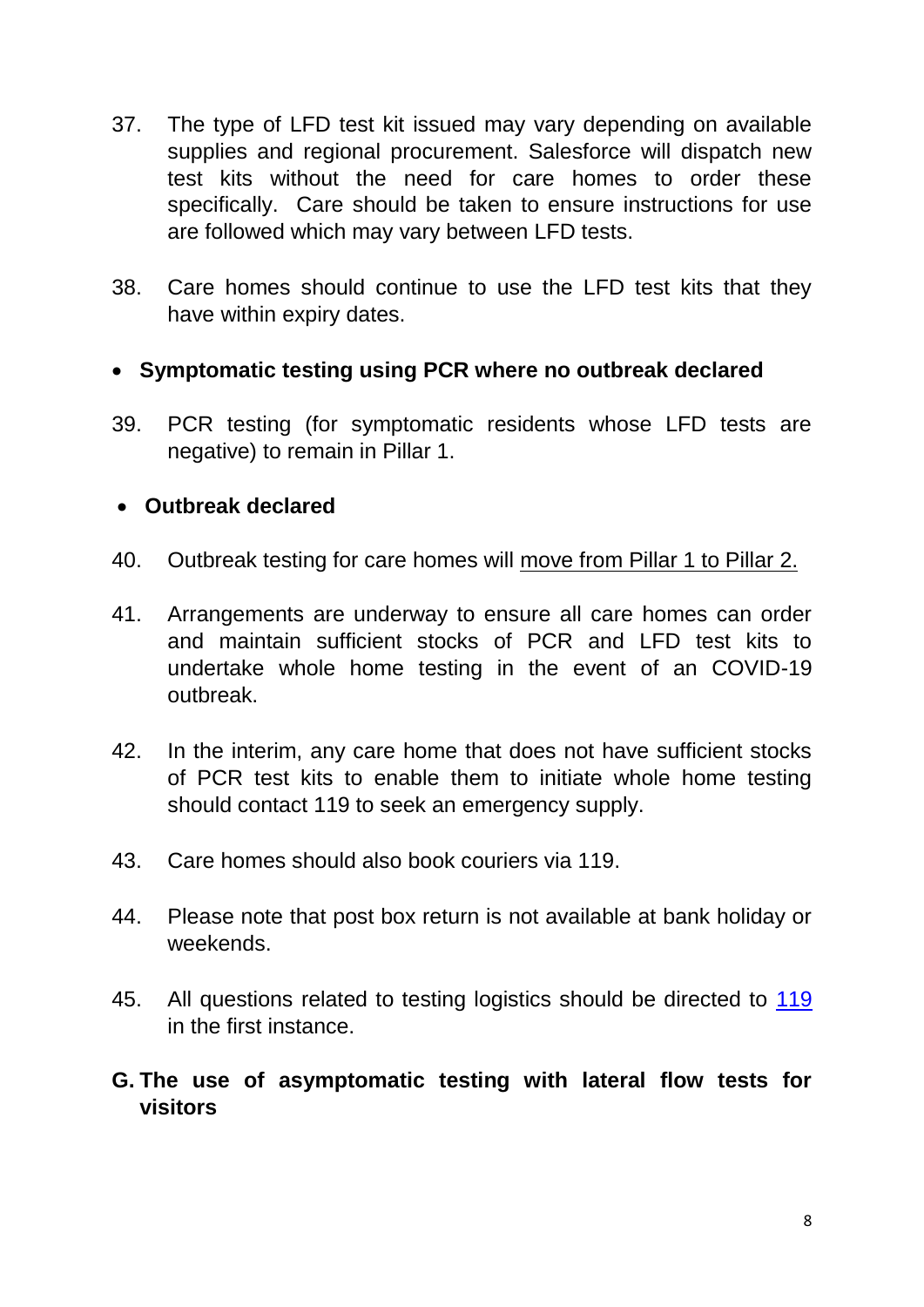- 46. The Chief Medical Officer wrote to care homes on 15 June 2021 advising that LFD testing programme had been extended for all asymptomatic visitors to care homes in Northern Ireland as an additional mitigation to enhance safety and to support visiting to care homes. This testing is in addition to continued adherence to the full suite of public health measures already in place in these settings – including for example Personal Protective Equipment (PPE), social distancing, good hand hygiene, and other robust infection prevention and control (IPC) measures.
- 47. Whilst optional for visitors, twice weekly testing should continue to be promoted.
- 48. To report an LFD test result visitors should visit https://www.gov.uk/report-covid19-result or alternatively phone 119 (free from mobiles and landlines) from 7am to 11pm.
- 49. Visitors can order LFD testing tests kits online for free delivery to their home at: https://www.gov.uk/order-coronavirus-rapid-lateralflow-tests; or can collect from a community pharmacy if they do not have symptoms of COVID-19.

The PHA Care Home Isolation Guidance dated 3 February 2022 is currently under review; this guidance document will be updated and reissued to care home providers in due course.

Thank you for your continuing support.

Yours sincerely

fond Inreal

**Dr Brid Farrell Deputy Director of Public Health**

cc SPPG Chief Executive HSC Trust Chief Executives RQIA Chief Executive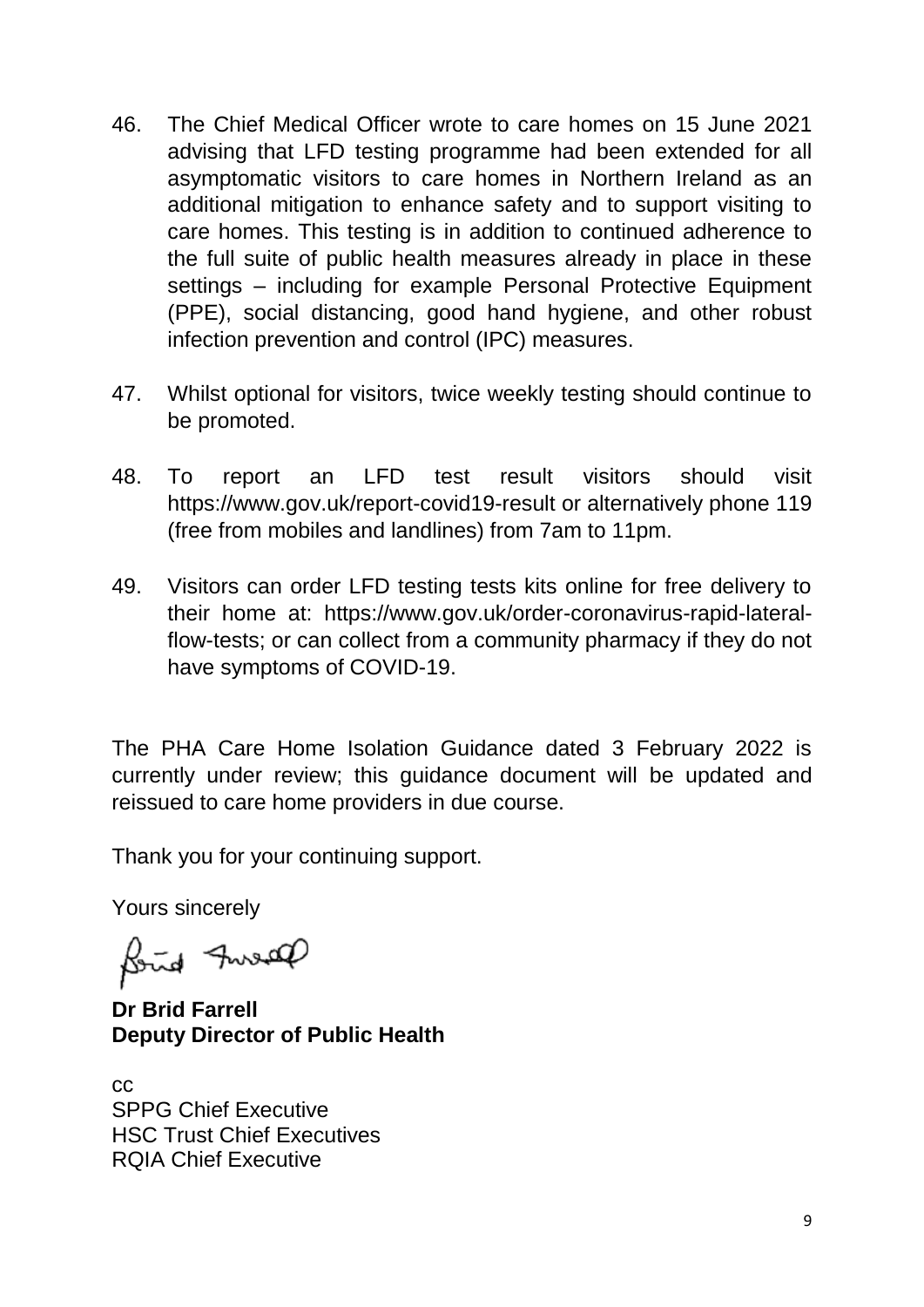# **Annex 1**

Excerpt from guidance for care homes issued 22 April 2022

# **'UPDATED ASYMPTOMATIC COVID-19 TESTING ARRANGEMENTS FOR CARE HOMES FROM MONDAY 25 APRIL 2022'**

| <b>Group</b>                           | <b>Current Guidance</b>                                                                                                                                | <b>Guidance</b><br>effective<br><b>New</b><br>from<br>Monday 25 April 2022                                                                                                                                                                                                   |
|----------------------------------------|--------------------------------------------------------------------------------------------------------------------------------------------------------|------------------------------------------------------------------------------------------------------------------------------------------------------------------------------------------------------------------------------------------------------------------------------|
| Care Home<br><b>Residents</b>          | Monthly PCR testing.                                                                                                                                   | No regular programme of<br>asymptomatic testing for<br>residents.                                                                                                                                                                                                            |
| Permanent<br>Care Home<br><b>Staff</b> | <b>Weekly Polymerase Chain</b><br>Reaction (PCR) testing.<br>Lateral Flow Device (LFD)<br>testing pre shift.                                           | <b>Testing Pattern:</b><br>LFD testing to be<br>undertaken twice weekly.<br>LFD tests should be taken 3<br>to 4 days apart, pre shift. If a<br>member of staff is only<br>working 2 days per week,<br>they should take a LFD test<br>on these days before<br>beginning work. |
|                                        |                                                                                                                                                        | <b>Test Type:</b><br>SureScreen nasal only test<br>kits.                                                                                                                                                                                                                     |
| <b>Agency Staff</b>                    | <b>LFD</b> test before<br>commencing each shift in<br>any new home (if moving<br>between homes).<br>LFD testing pre shift,<br>same as permanent staff. | <b>Testing Pattern:</b><br>Should follow the same<br>testing pattern as care home<br>staff if working in a single<br>care home for an extended<br>period of time.<br><b>LFD</b> test before<br>commencing each shift in<br>any new home if moving<br>between homes.          |
|                                        |                                                                                                                                                        | <b>Test Type:</b><br>SureScreen nasal only test                                                                                                                                                                                                                              |